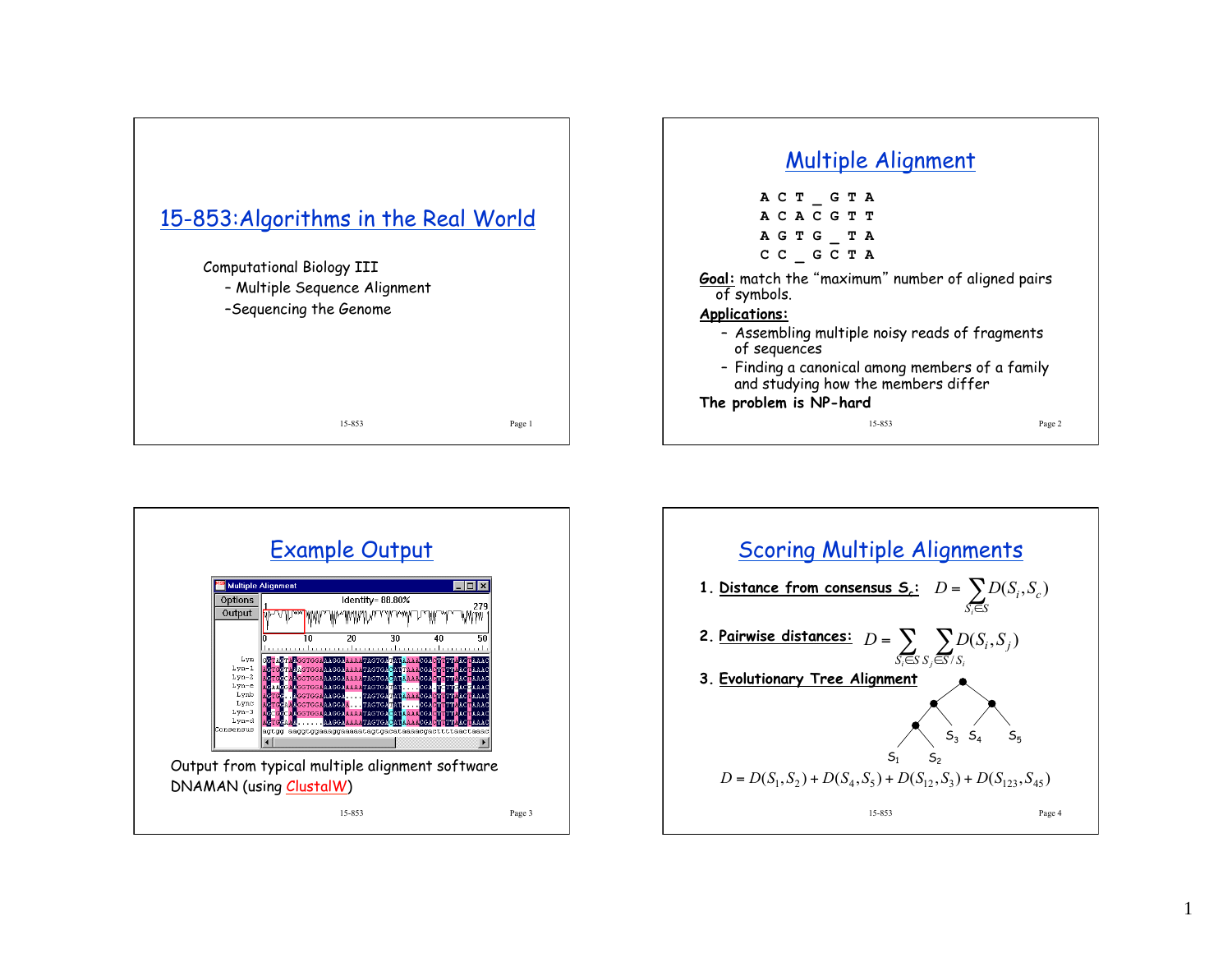

## Using Dynamic Programming

For p sequences of length n we can fill in a pdimensional array in  $n^p$  time and space. For example for  $p = 3$ :

$$
D_{ijk} = \min \begin{cases} D_{i-1,j-1,k-1} + d(a_i, b_j, c_k) \\ D_{i-1,j-1,k} + d(a_i, b_j, c) \\ D_{i-1,j,k} + d(a_i, c) \\ \dots \\ \text{where} \quad d(a, b, c) = d(a, b) + d(b, c) + d(a, c) \\ \text{assuming the pairwise distance metric.} \end{cases}
$$
  
Take time exponential in p. Perhaps OK for  $p = 3$ 



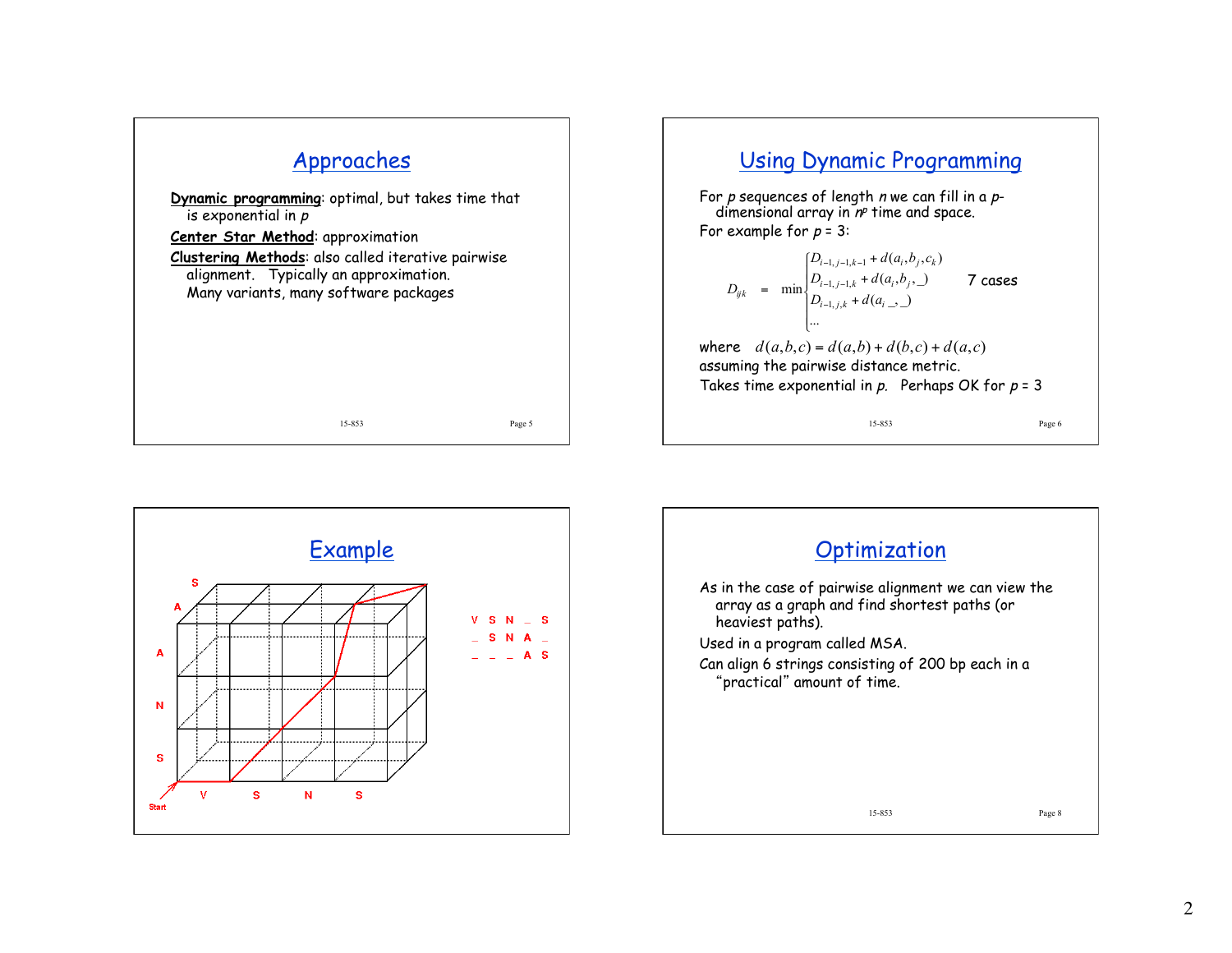



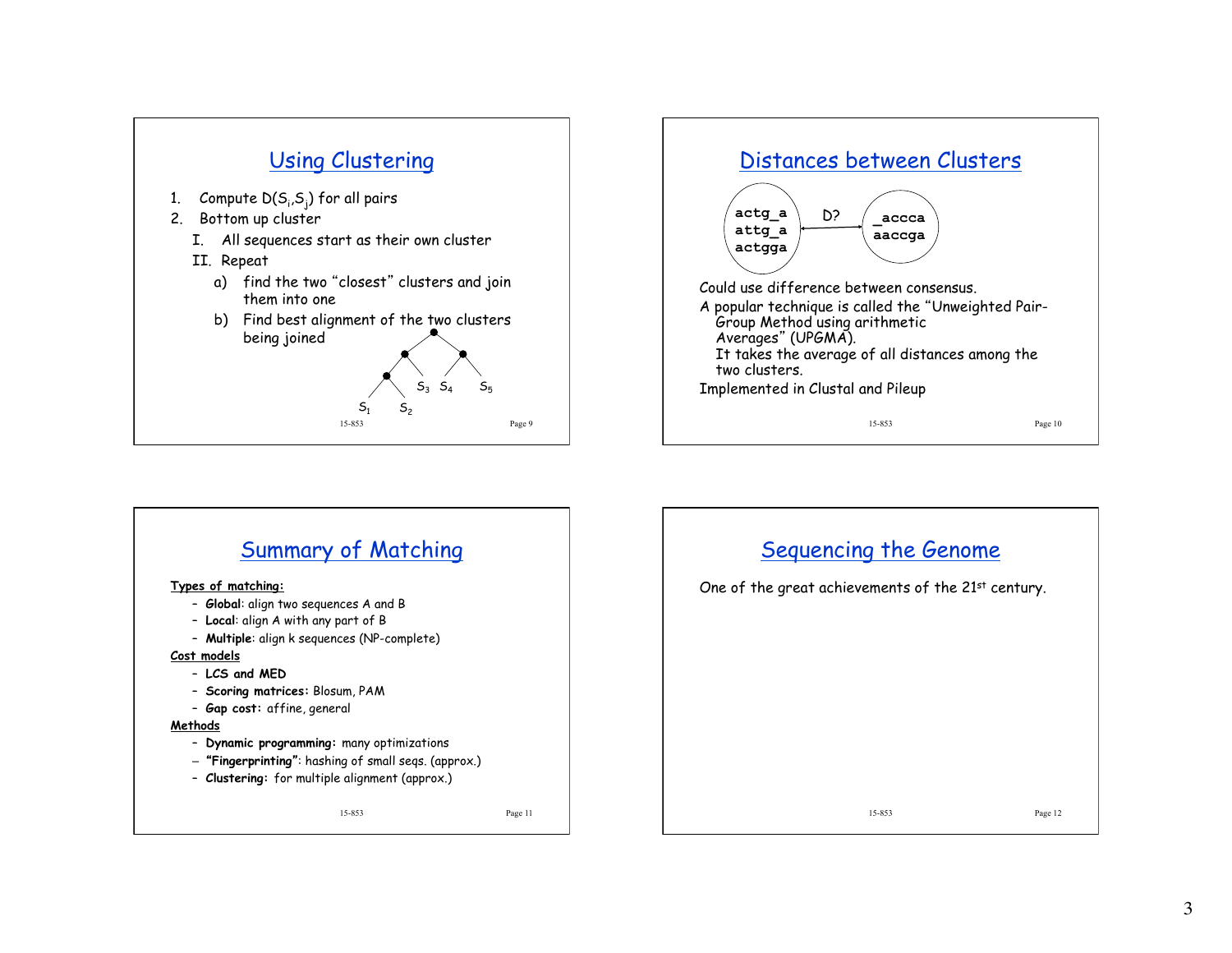| Tools of the Trade                                                                                                                                                                                                                                                                                                | Cutting                                                                                                                                             |
|-------------------------------------------------------------------------------------------------------------------------------------------------------------------------------------------------------------------------------------------------------------------------------------------------------------------|-----------------------------------------------------------------------------------------------------------------------------------------------------|
| Cutting:<br>Arber, Nathans, and Smith, Nobel Prize in Medicine<br>(1978) for "the discovery of restriction enzymes<br>and their application to problems of molecular<br>genetics".<br>Copying:<br>Mullis, Nobel Prize in Chemistry (1993) for "his<br>invention of the polymerase chain reaction (PCR)<br>method" | Cutting:<br>- Restriction Enzines:<br>Cut at particular sites, e.g. ACTTCTAGAT<br>- Chemical, physical or radiation cuts<br>Cut at random locations |
| Reading: (sequencing)<br>Gilbert and Sanger, Nobel Prize in Chemistry                                                                                                                                                                                                                                             |                                                                                                                                                     |
| (1980) for "contributions concerning the<br>determination of base sequences in nucleic acids"                                                                                                                                                                                                                     |                                                                                                                                                     |
| 15-853<br>Page 13                                                                                                                                                                                                                                                                                                 | 15-853<br>Page 14                                                                                                                                   |

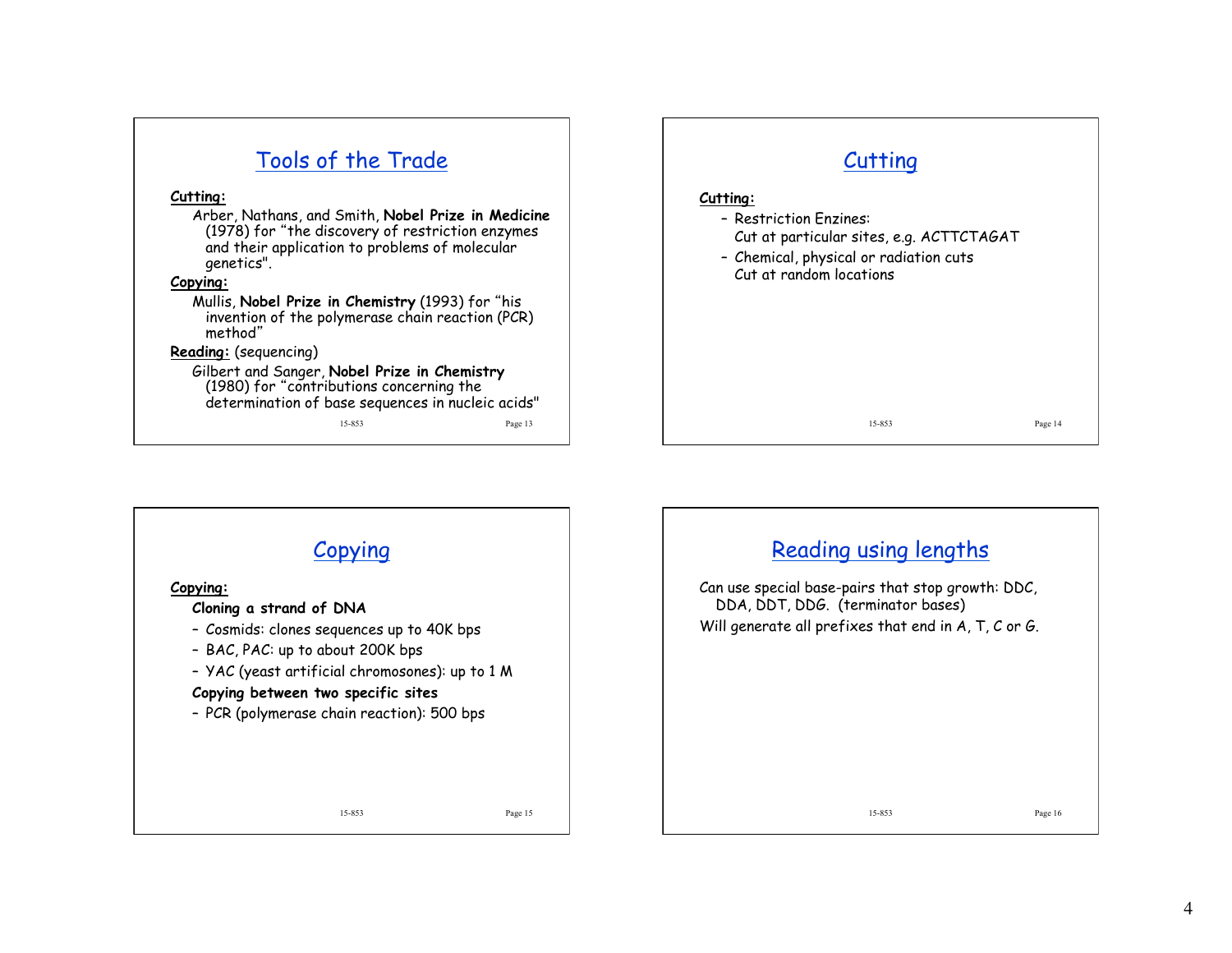





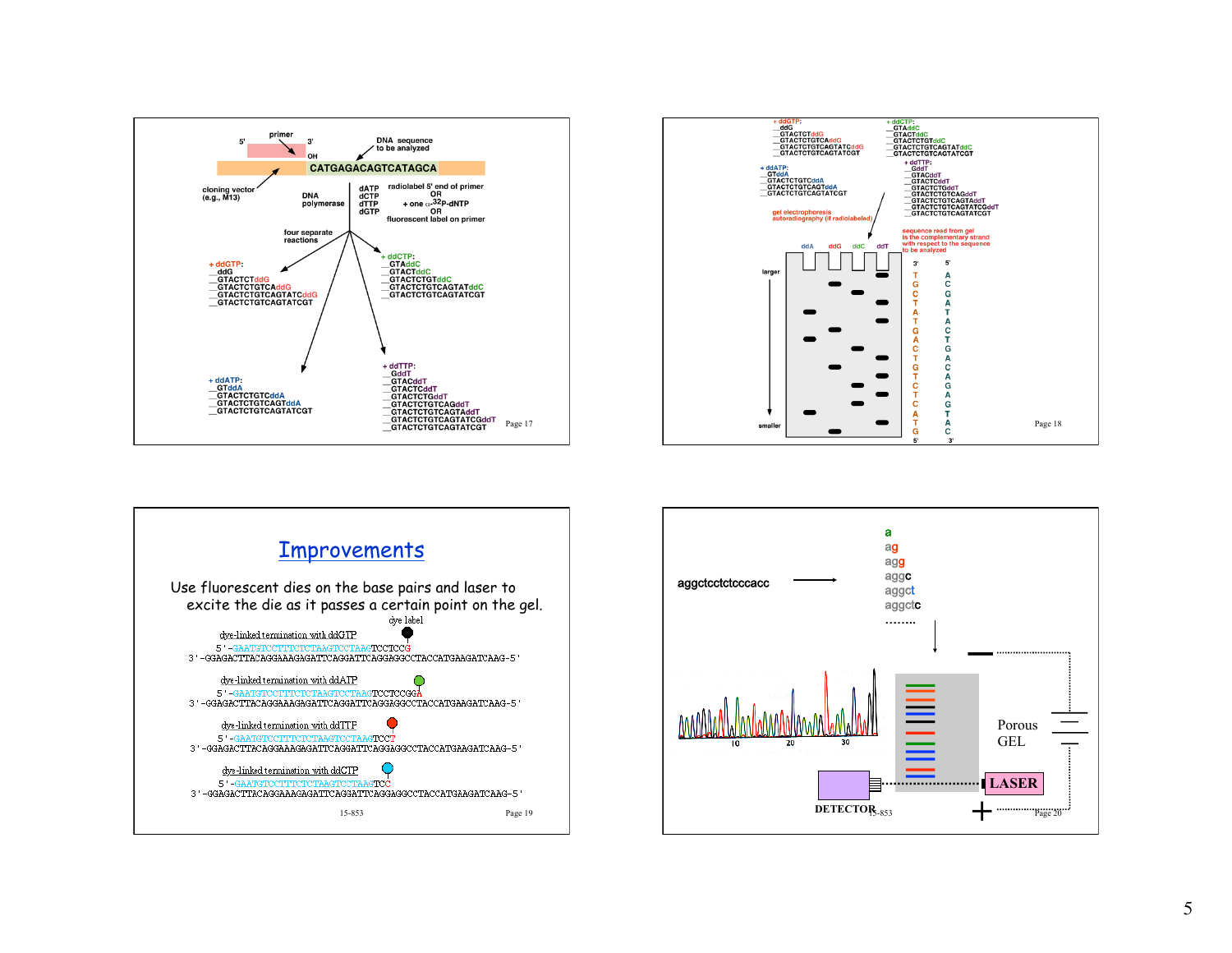

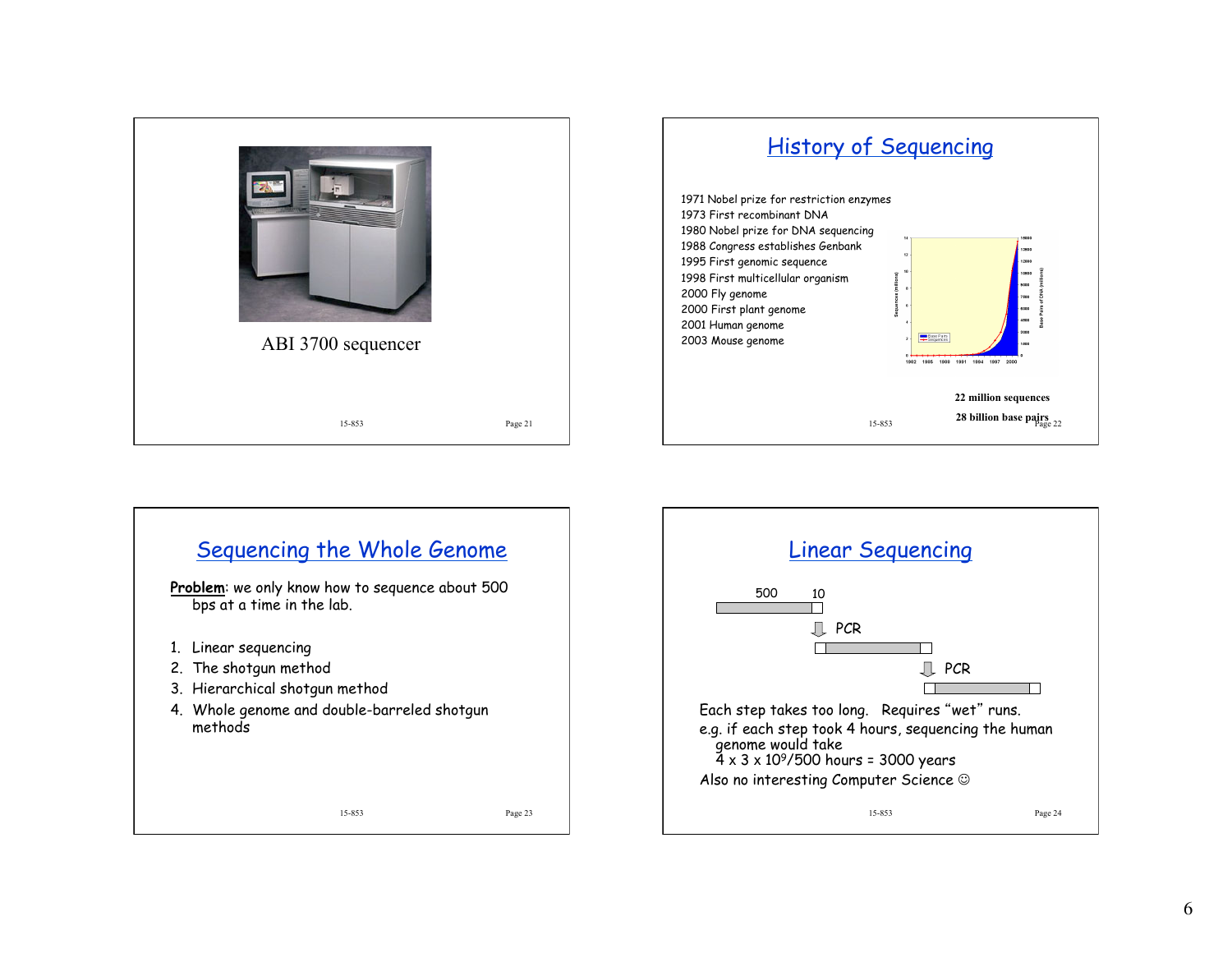



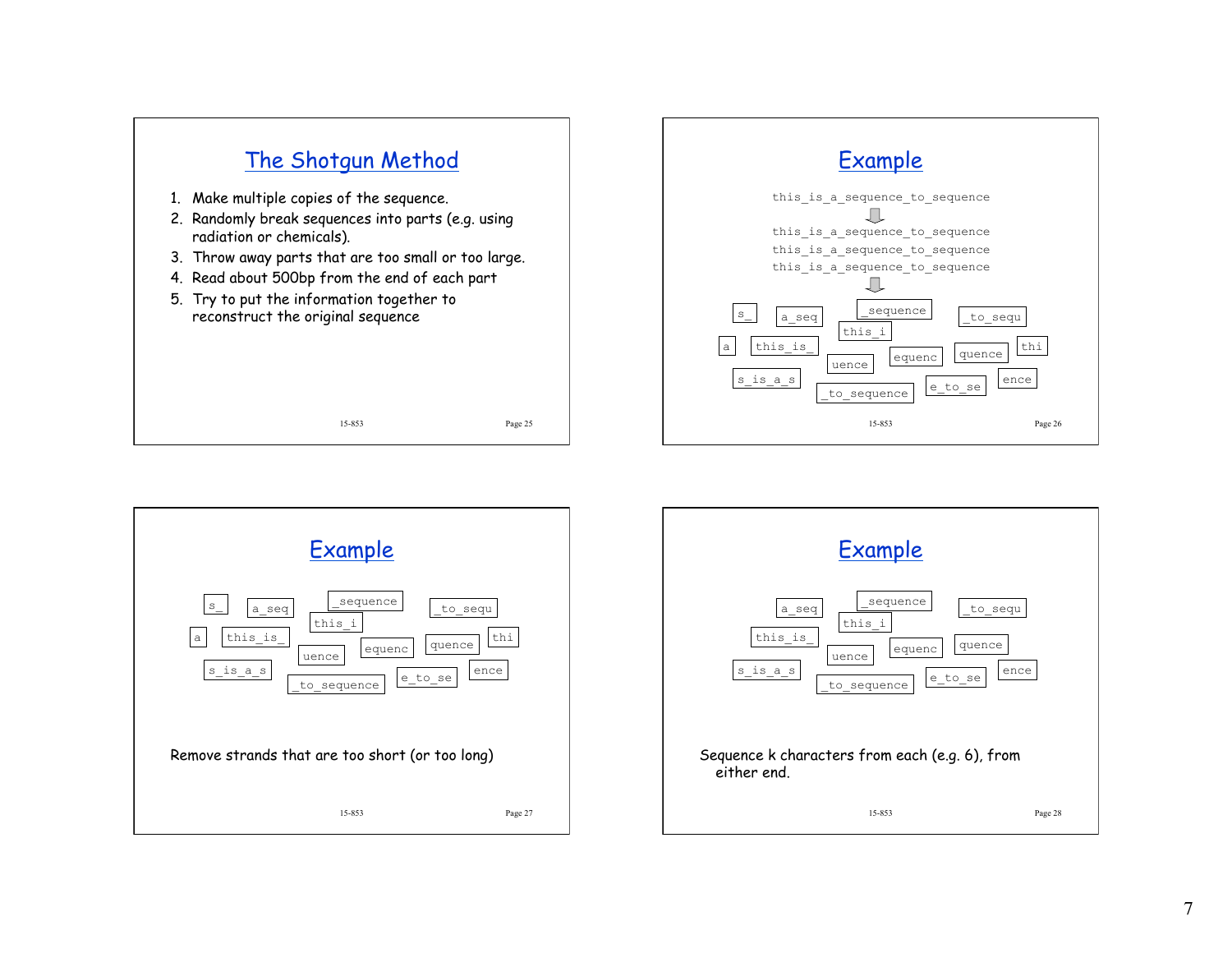





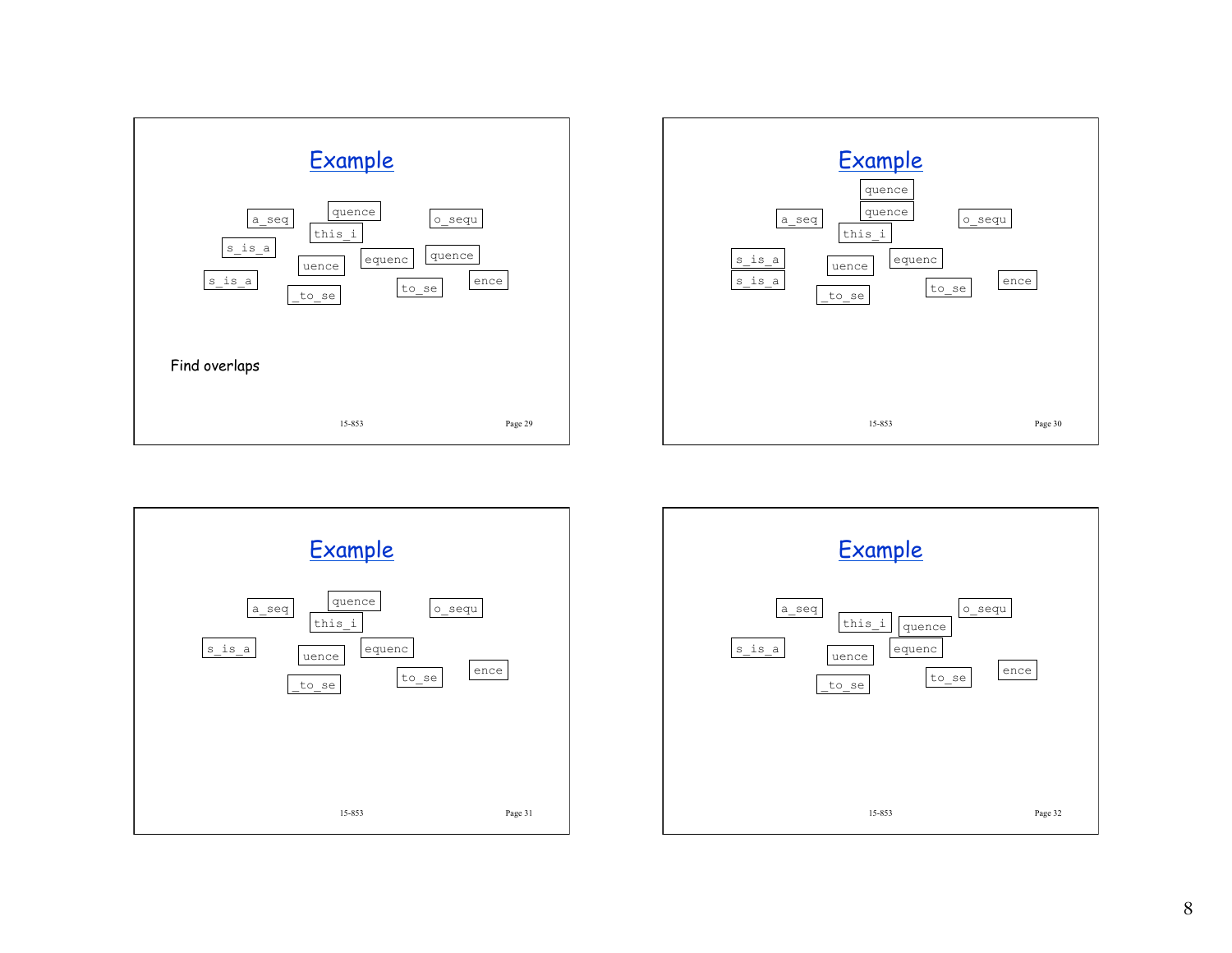





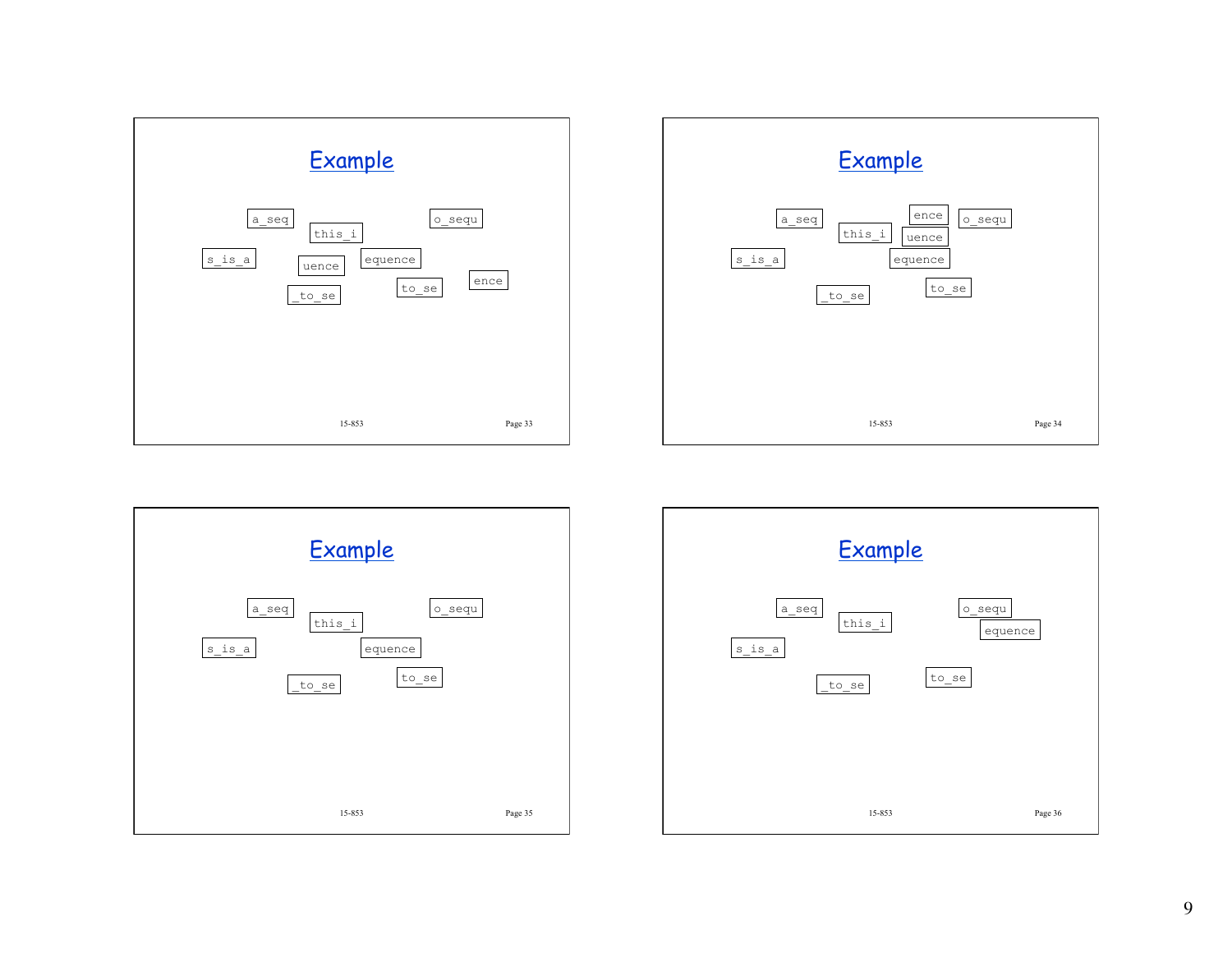





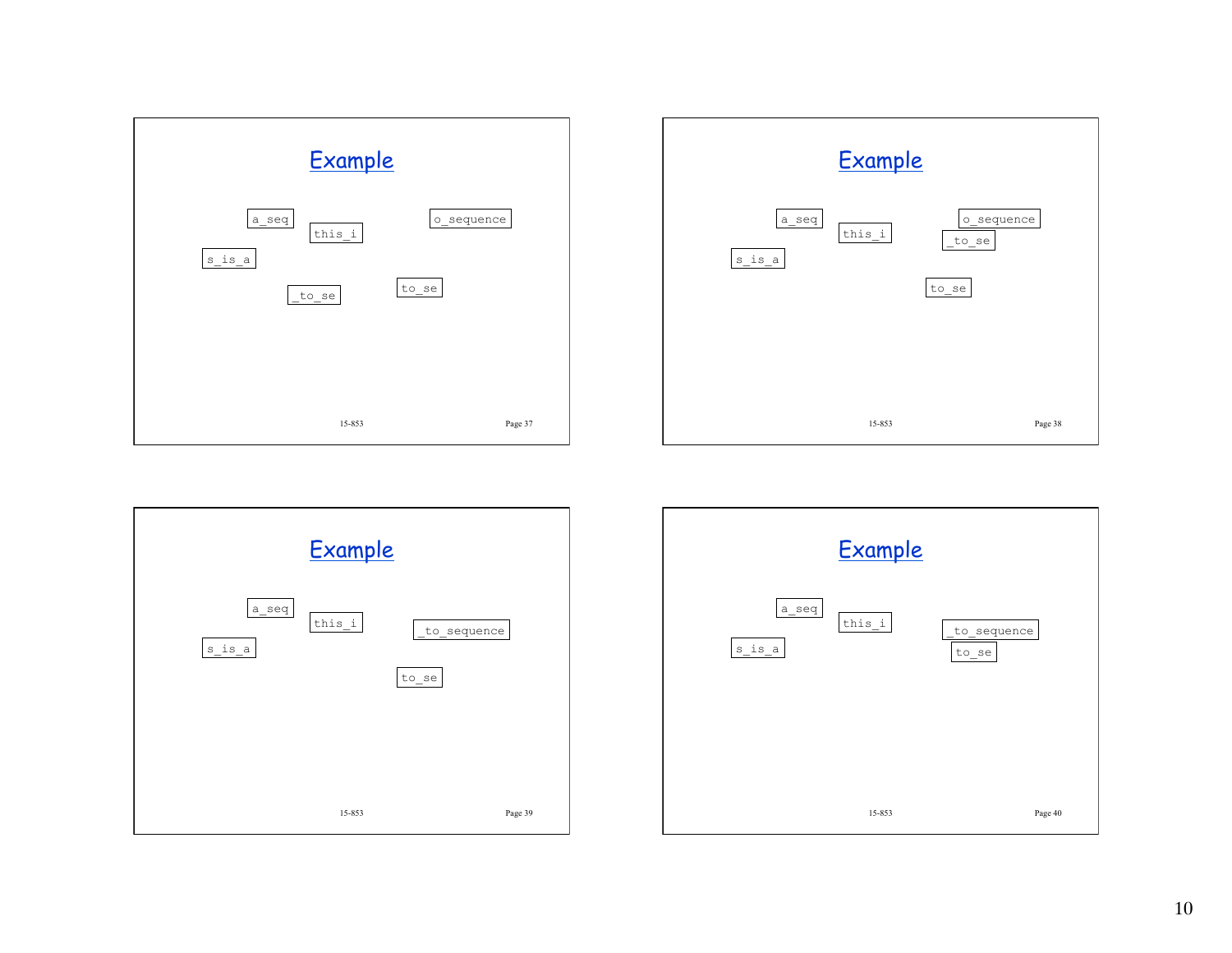





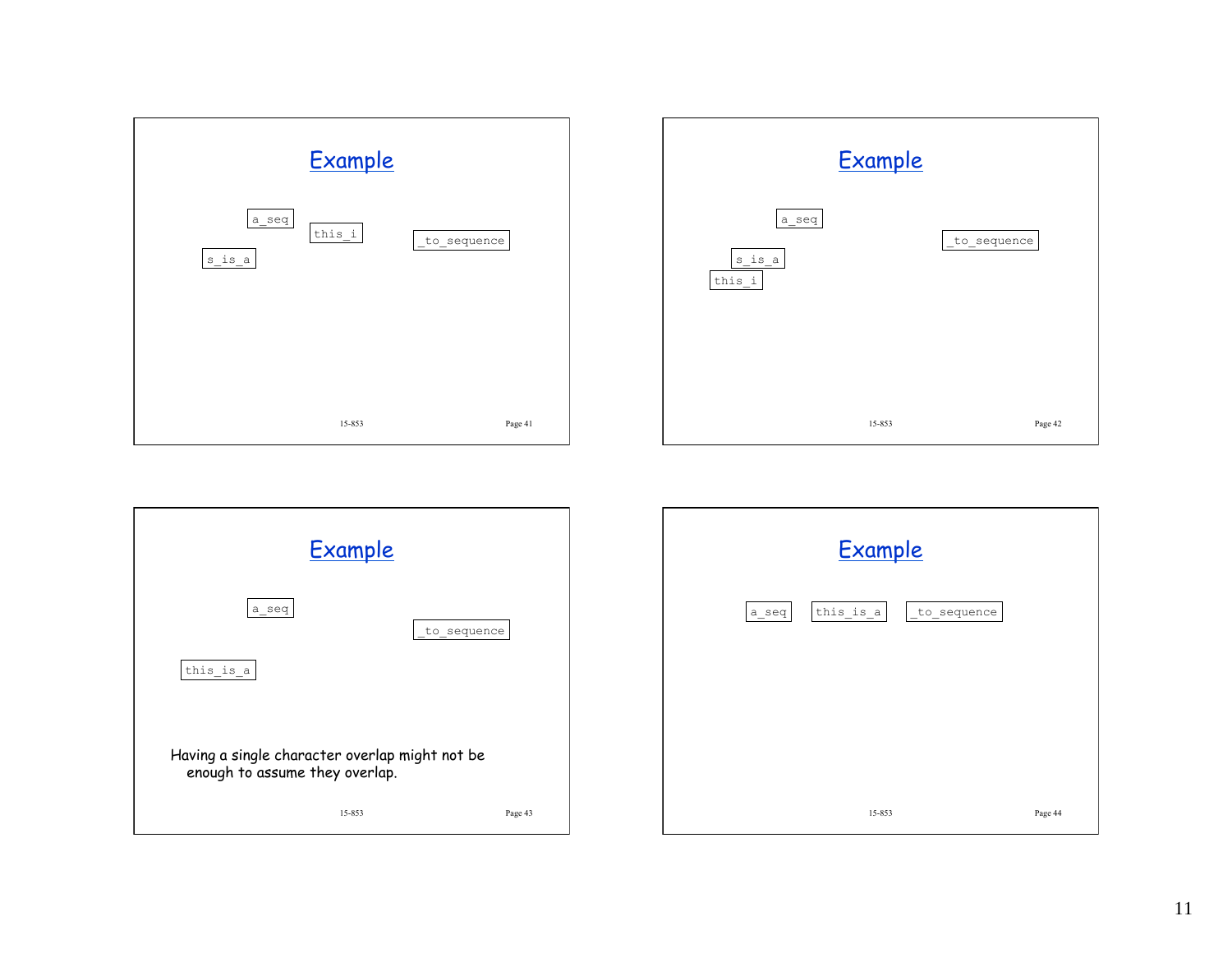| <b>Example</b>                                                                                                                                                                                     |         |  |
|----------------------------------------------------------------------------------------------------------------------------------------------------------------------------------------------------|---------|--|
| this is $a$<br>to sequence<br>a seq<br>We are left with gaps, and unsure matches.<br>Each covered region (e.g. this is a) is called a contig<br>Is there a systematic way to find or even define a |         |  |
| "best solution"?<br>15-853                                                                                                                                                                         | Page 45 |  |



Our example gives:

this is a seq to sequence but this is the best we can do given the data. This problem is caused by repeats. Other problems?

15-853 Page 46

15-853 Page 47 Issues In practice the data is noisy. – Reads have up to a 1% error rate – Samples could have contaminants – Fragments can sometimes join up The reads could be in either direction (front-to-back or back-to-front). Cannot distinguish. 15-853 Page 48 Assembly in Practice **Score all suffix-prefix pairs**  – This can use a variant of the global alignment prob. It is the most expensive step  $(n^2 \text{ scores})$ . **Repeat:**  – Select best score and check for consistency – If score is too low, quit – If there is a good overlap, merge the two. **Determine consensus:**  – We know the ordering among strands, but since matches are approximate, we need to select bps. Can use, e.g., multiple alignment over windows. gatcgat\_ga attgactactatg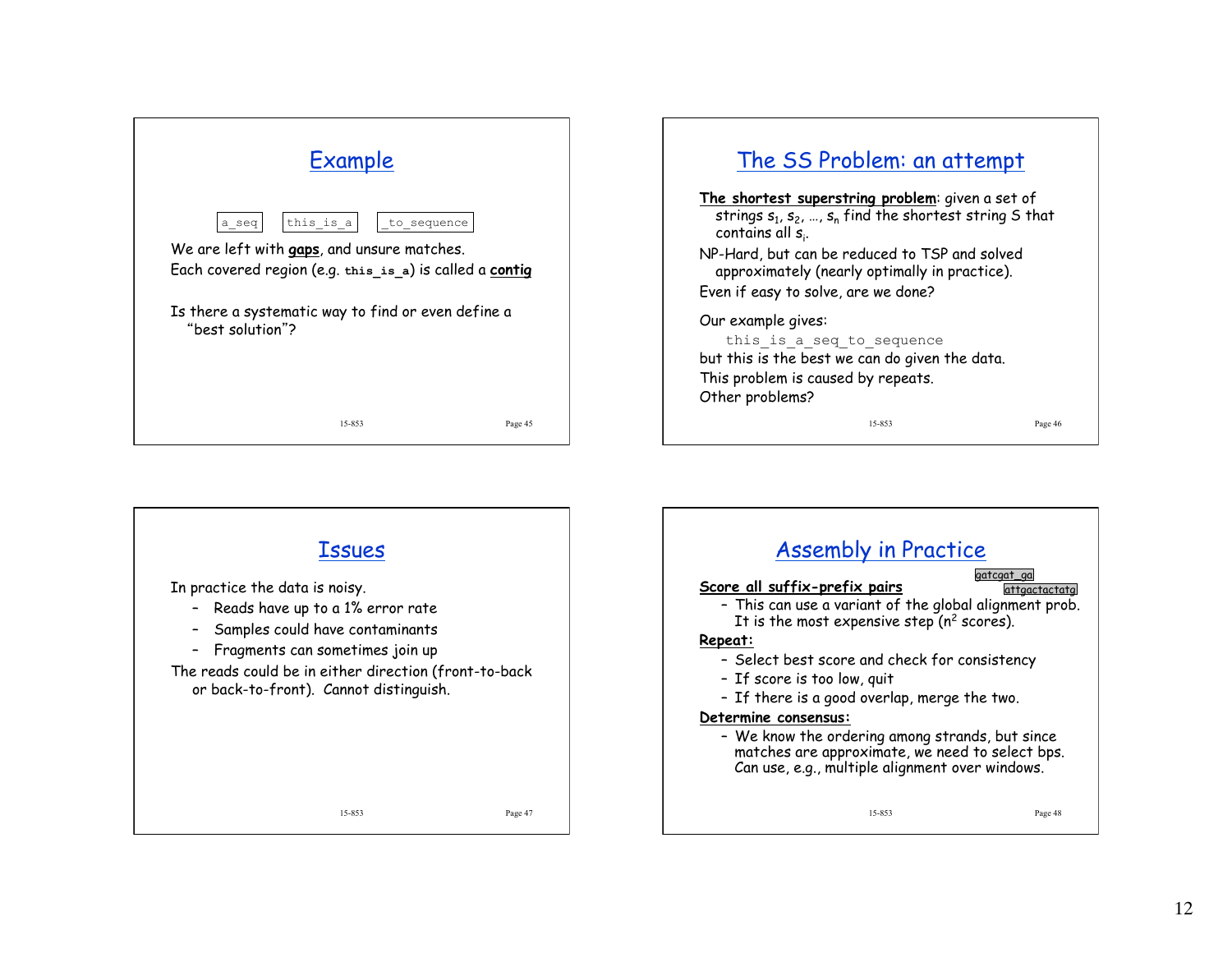## Some Programs for Assembly

Phrap SEQAID CAP TIGR Celera assembler ARACHNE

After using one of these programs to generate a set of "contigs" with some gaps, one can use the linear method to fill in the gaps (assuming they are small).

15-853 Page 49 atgattagccagtacgtt t tcagcatcccagtacgttatgcac ttagccaga





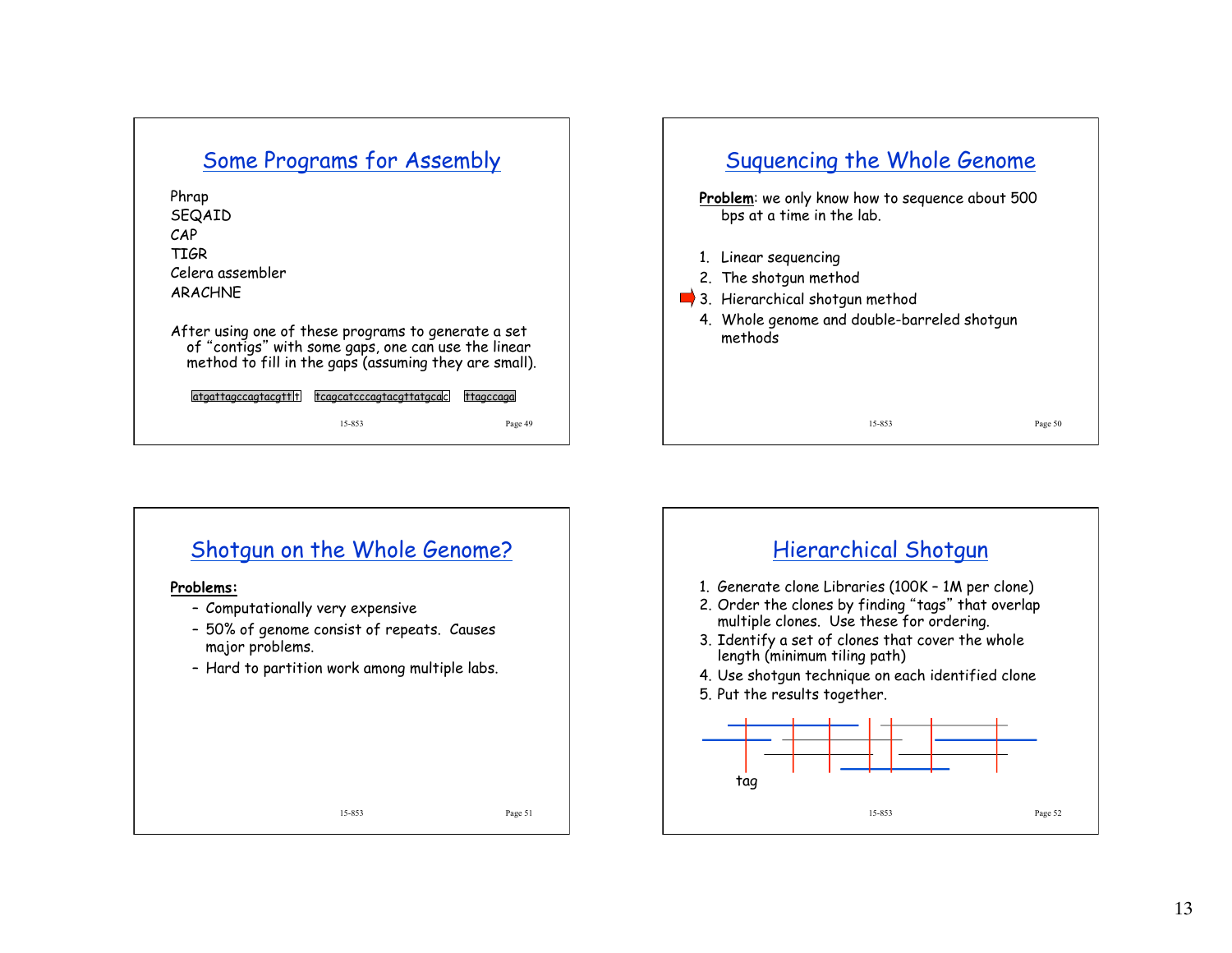



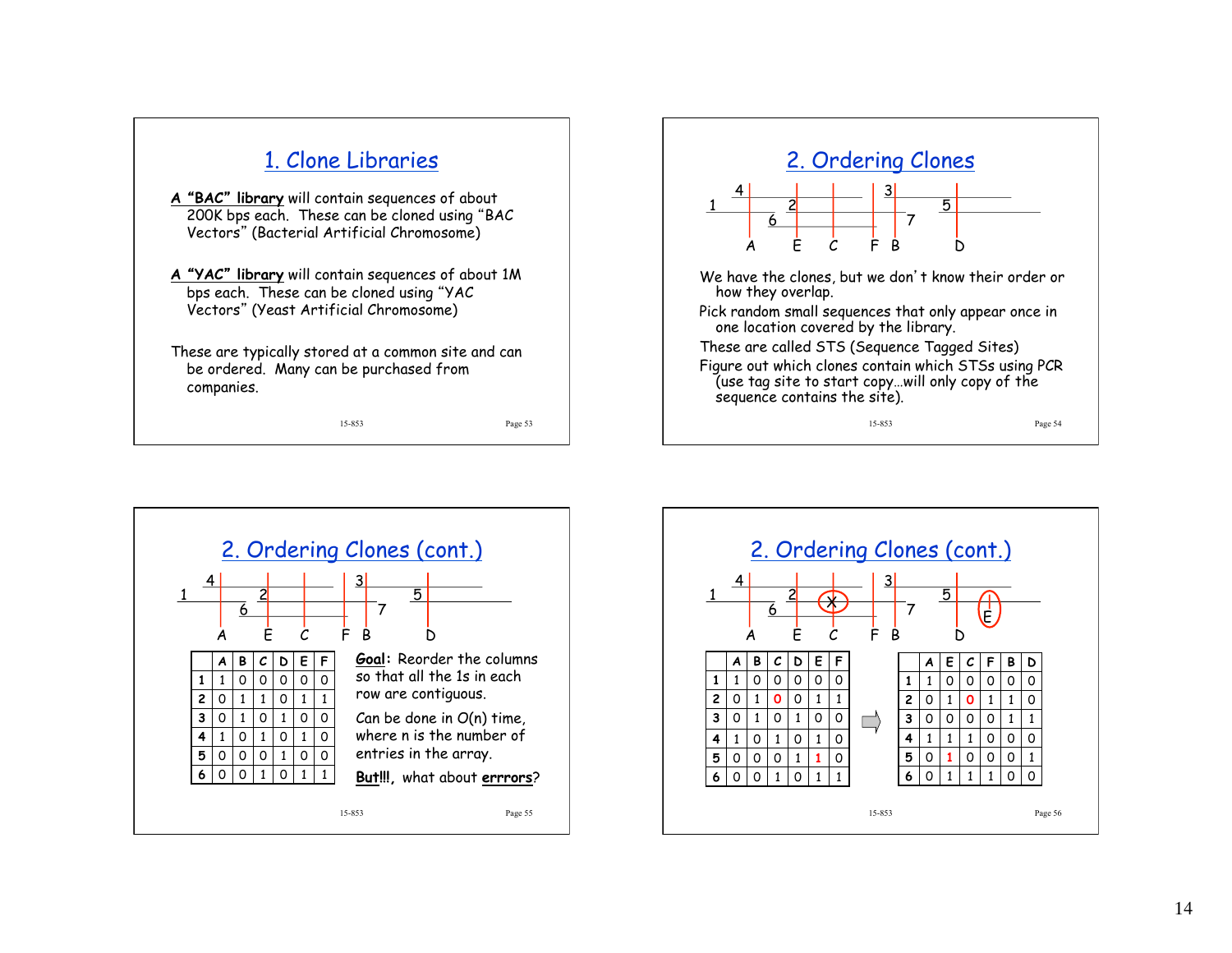